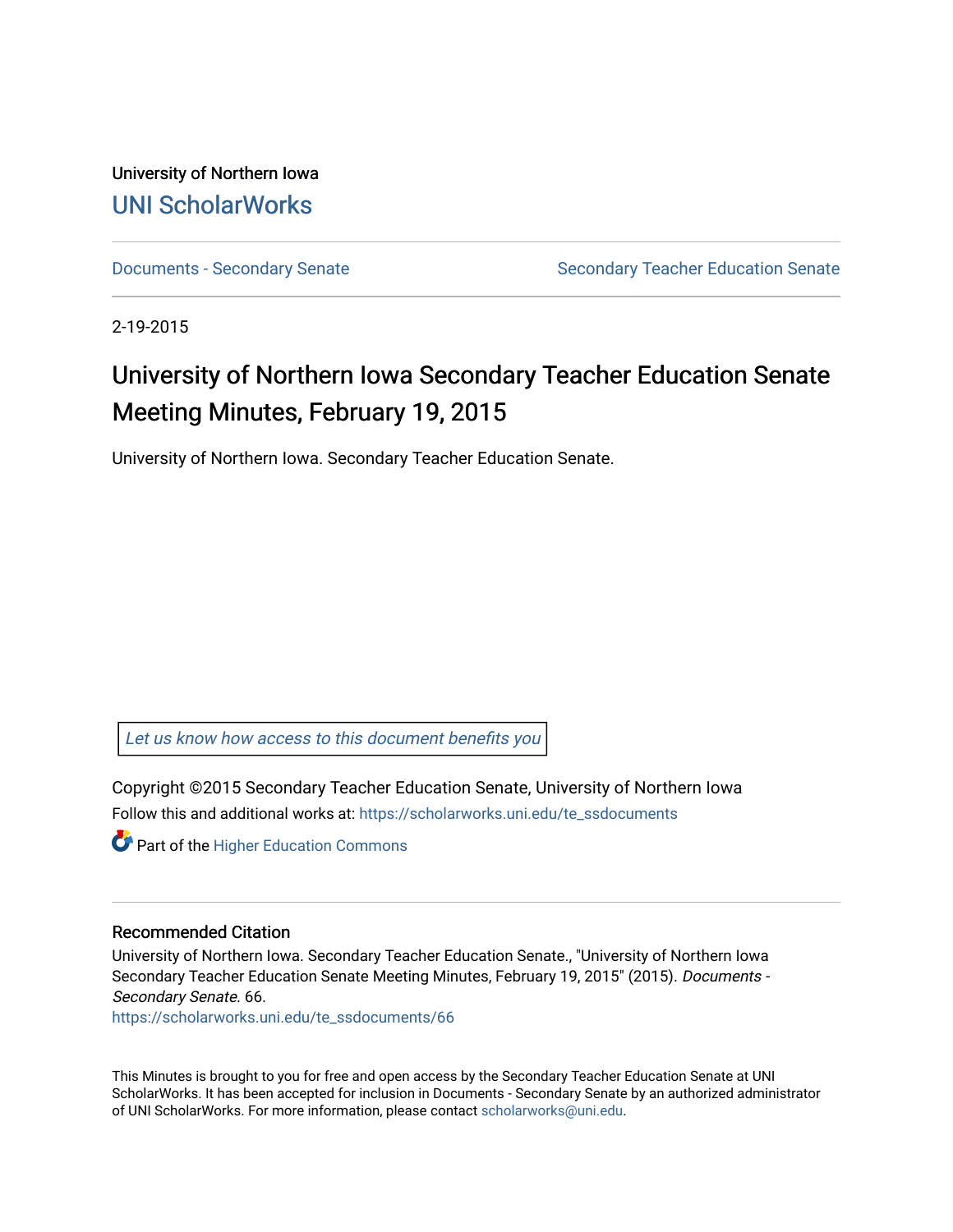# **Secondary Teacher Education Senate 3:30-5:00 Thursday, February 19, 2015 319 Curris Business Building MINUTES**

## I. Welcome

**Present:** Chad Christopher (Coordinator, Secondary Teacher Education), Nadene Davidson (Clinical Experiences), Scott Greenhalgh (Technology Education), Elizabeth Zwanziger (Modern Languages & TESOL), Dianna Briggs (Business Education), Sheila Benson (English Education), Trey Leech (Physical Education/Health Education), Kay Weller (Social Science Education), Kyle Gray (Science Education), Danielle Cowley (Special Education), Marilyn Shaw (Speech & Theatre Education), Cathy Miller (Math Education), Rose Peterson (Student), J.D. Cryer (Coordinator, Elementary Education), Rick Knivsland (Art Education-ALT), Kyle Rudick (Speech & Theatre Educaiton-ALT)

**Absent:** Courtney Lubs (Teacher Practitioner), Kevin Droe (Music Education), Katheryn East (Teacher Education Faculty Chair), Wendy Miller (Art Education)

**Guests:** Rob Boody (Coordinator of Assessment), Becky Hawbaker (Instructor, Student Field Experiences)

- II. Approval of January minutes Nadene made the motion. Marilyn seconded. Minutes approved.
- III. Announcements/Information
	- a. Provost Candidates Still in process.
	- b. Data Days

Call was sent out for March and May sessions. Faculty may attend just one or both. Provost will send another note in a few days to encourage faculty to sign up. The TQP will assist with incentives and logistics. The first session is viewing the program as a whole and the second session is viewing each individual program. The Director of Assessment will be in charge of getting the data.

c. 60 hours

J.D. has been following up on who should be doing the 60 hour team teaching/supervision requirement. Faculty who have been here since 2008 will have to meet the full requirement.

d. Curriculum

If a department has a change in course description, language change to a class or major in Teacher Ed., it has to go through the Teacher Education Curriculum Committee (TECC). Anything that effects the major that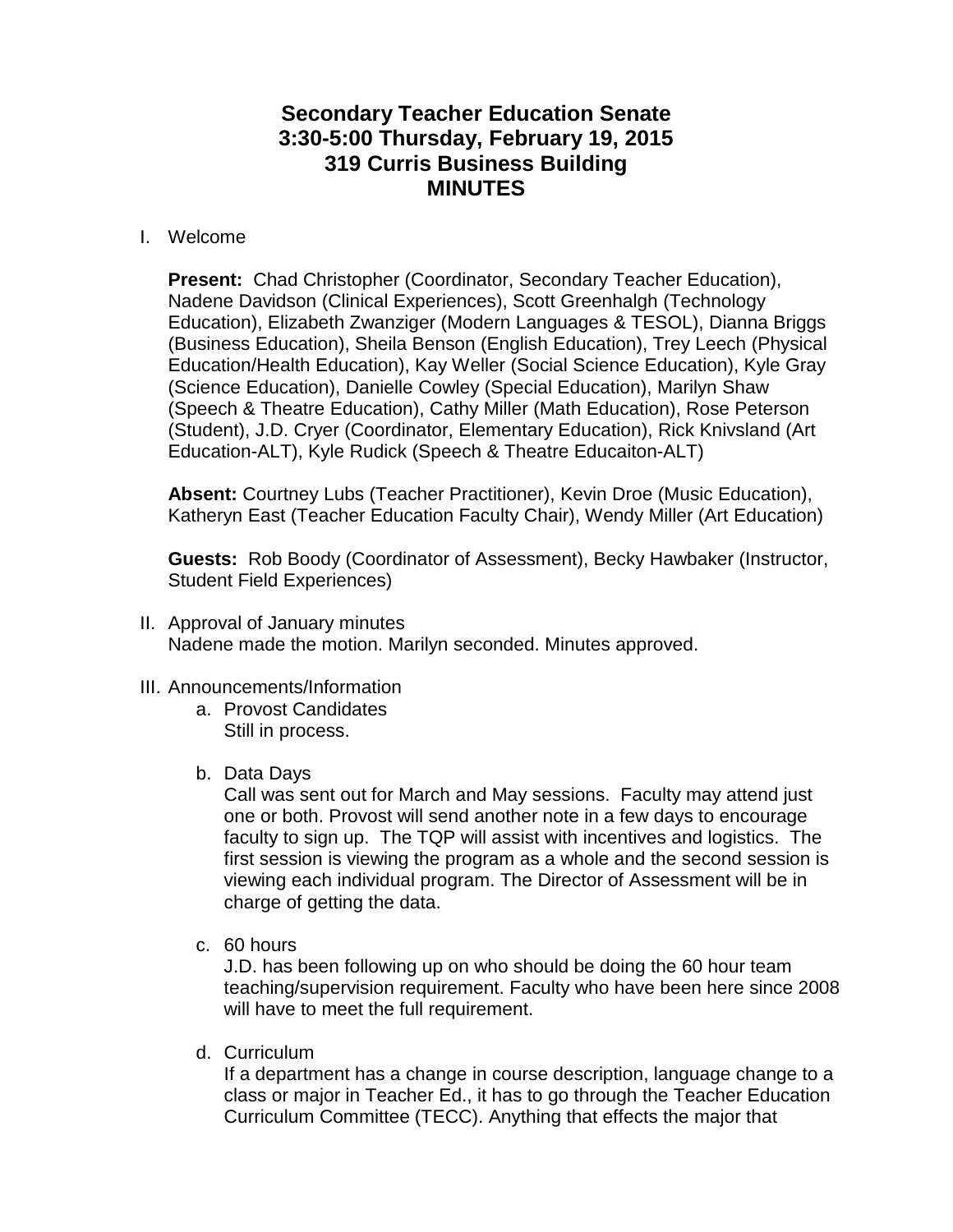teacher candidates would take needs to be identified. Please send your proposal changes to the appropriate coordinator electronically.

The TECC will report at the Joint Senate Meeting in March and the Senate will make the consultation decision.

#### IV. Meeting Business

a. Recruit and retain faculty within your Department/College-Cathy Miller

Email Cathy with what your Department does to recruit faculty which includes anything special with the subtext of diverse faculty. She will collect data for the report.

The Diversity Committee is short one representative from the Secondary Program. The focus is on accreditation but the committee will be active beyond the report. Let Cathy or J.D. know of any volunteers. Colleagues can also be on this committee not just senate members.

Dianna Briggs, Business Education, who is serving on the Assessment Committee will be stepping down at the end of the semester.

A call for filling the positions on the Diversity and Assessment committees along with a brief description will be sent out by the coordinator.

Discussion about positioning the teacher education program centered about selling ourselves and a need to develop a clear articulable vision. Other institutions in state are being assertive in the field of teacher preparation. They are building new buildings, moving to other parts of the state away from their campus, hiring new directors and faculty members to help build up their programs.

One member said in their search for the director they have definite qualities to move program and challenge program; they are very aggressive in what they want to do.

Nadene made the motion for the Secondary Senate to meet with the Executive Council and President Ruud. Ben seconded. Dianna called the question. Motion carried. Chad will take this request to the Executive Council at the next meeting. J.D. feels that Elementary Senate will want to be part of this also. A meeting with the Executive Council and President will be open to both Senates.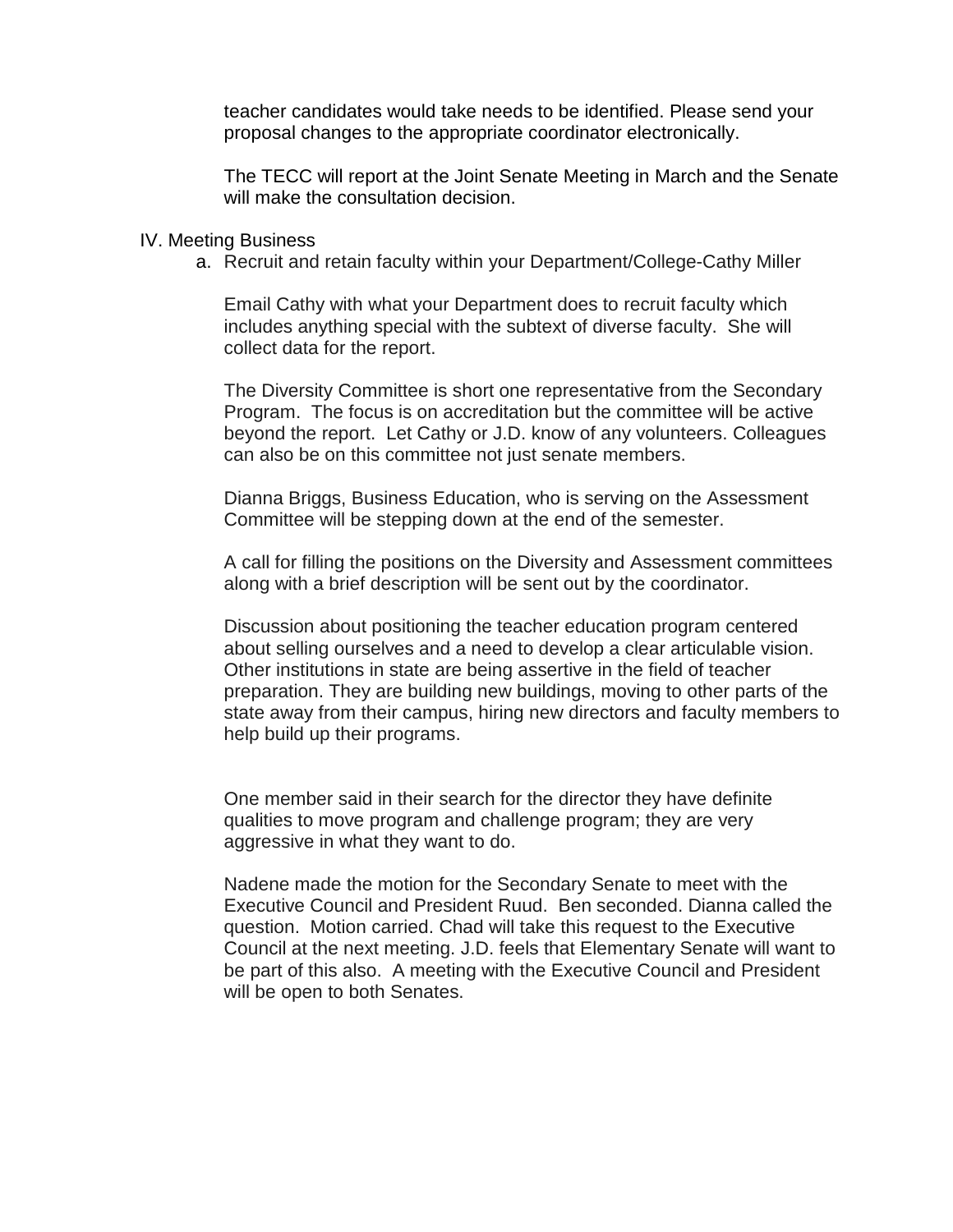b. TEF Faculty Meeting Update—Katheryn East

Interim Provost Licari was not able to make the January Meeting. The video he sent was shown to the Senate: [https://drive.google.com/a/uni.edu/file/d/0B9FyySeMhv3Td05udWxEY0NH](https://drive.google.com/a/uni.edu/file/d/0B9FyySeMhv3Td05udWxEY0NHSkE/view) [SkE/view](https://drive.google.com/a/uni.edu/file/d/0B9FyySeMhv3Td05udWxEY0NHSkE/view)

Dr. Licari addressed the governance structure of Teacher Education, the leader of Teacher Ed., as well as who makes final decisions, and budget information.

Katheryn sent out the PowerPoint presentation from the meeting to the senate already.

c. Fall 2014 Teacher Education External Advisory Board Summary

A Google document was sent out to the board for their input.

Question #1 – When thinking about crucial areas of edTPA planning, instruction, and assessment we would like you to list any specific areas that you feel our candidates need to know prior to graduation.

Chad asked senate members what things jump out at them.

### Comments:

Planning with detail - by the time students reach student teaching they should have written lessons in Level II but a member questioned if it that was occurring in assessment class. Our student member said it wasn't.

Leadership – board members at nearby district could tell which students were from UNI since they were ready to engage and didn't need time to learn to work collaboratively.

The Coordinators will be meeting with the External and Student Advisory Boards each semester. This is the type of information to drive main points. Let them know if you would like any items placed on the agenda.

d. Fall 2014 Undergraduate Teacher Education Student Advisory Board **Summary** Students are missing Student Teaching Round Up. It was mentioned that

in the past flyers were mailed out. A member suggested it be posted on the web page.

The student representative said a friend had a Facebook post and that is how she found out about it. The coordinator will send a note to advisors asking them to send notices out.